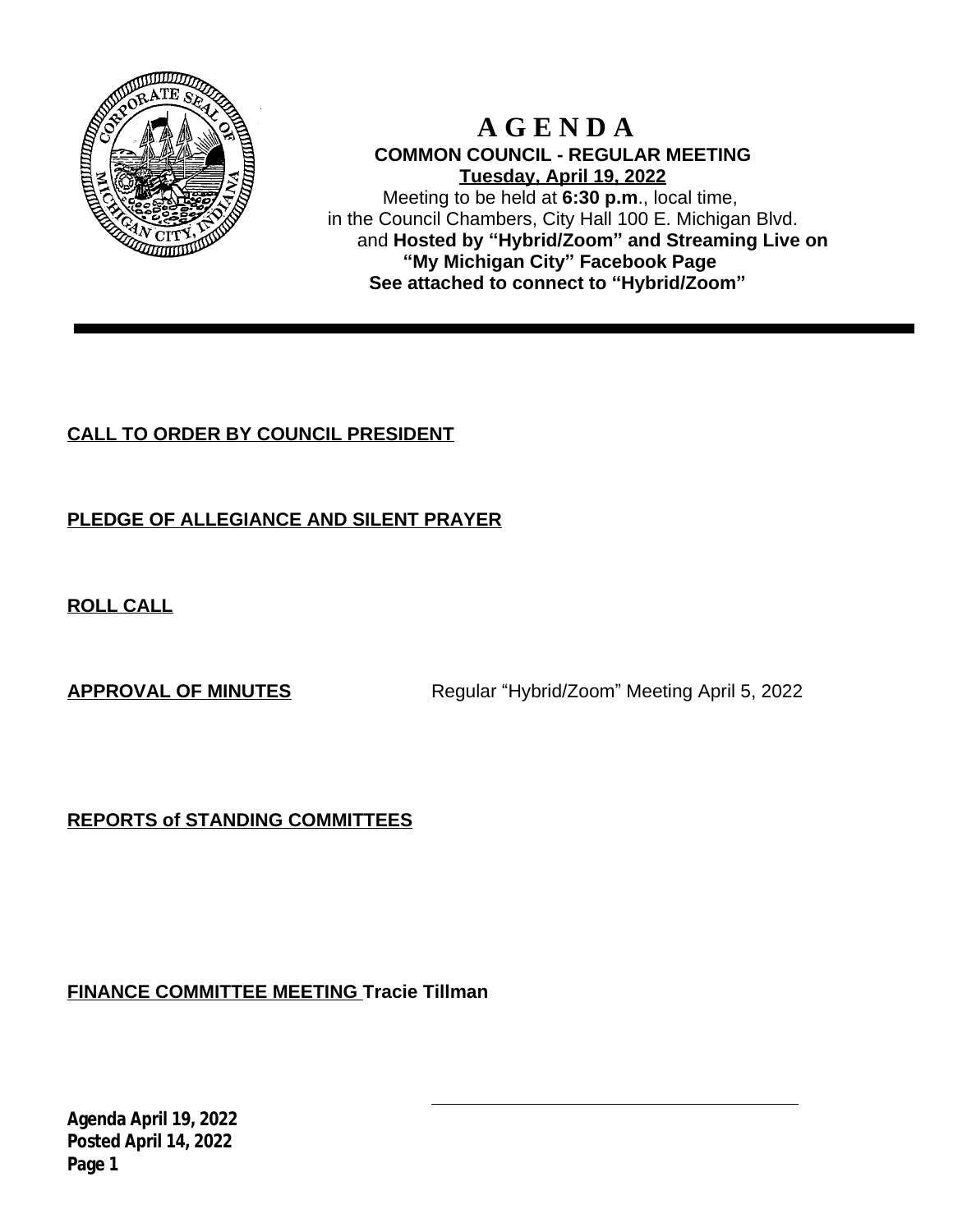### **CLAIMS DOCKET**

### **April 19, 2022**

| Fund #2042 – Riverboat – Claims - \$ |   | 0.00 |
|--------------------------------------|---|------|
| EFT                                  |   | 0.00 |
| Fund #2031 - Boyd Development - $$$  |   | 0.00 |
| EFT                                  |   | 0.00 |
| <b>TOTAL CLAIMS</b>                  | S | 0.00 |

## **REPORTS OF SPECIAL or SELECT COMMITTEES**

# **REPORTS from MAYOR OR OTHER CITY OFFICERS AND DEPARTMENTS**

**PETITIONS**

**COMMUNICATIONS**

**Agenda April 19, 2022 Posted April 14, 2022 Page 2**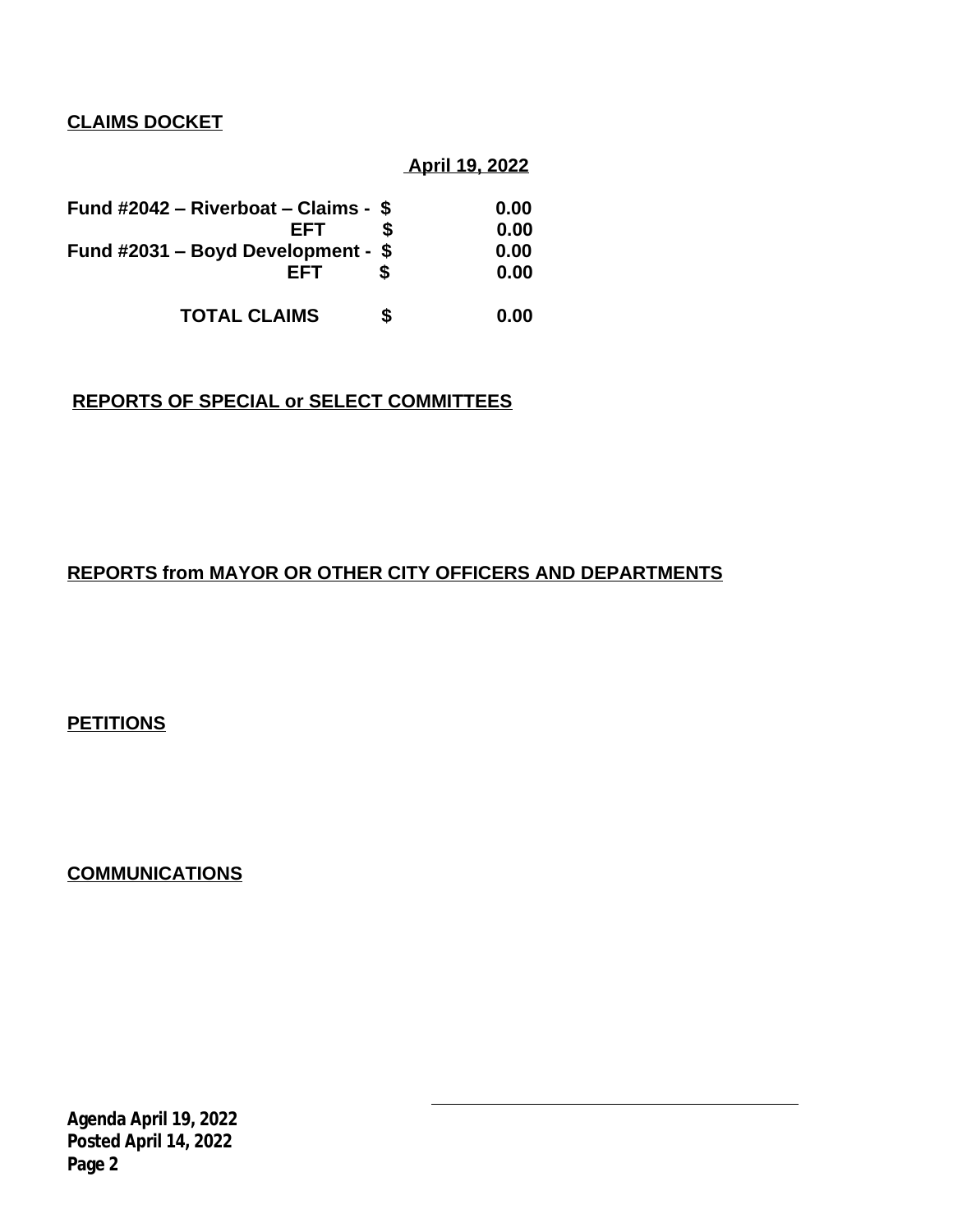**RESOLUTIONS SUPPORTING THE SUBMISSION OF A NOTICE OF INTENT TO ESTABLISH A RAILROAD QUIET ZONE ALONG THE SOUTH SHORE LINE OWNED AND OPERATED BY THE NORTERN INDIANA COMMUTER TRANSPORTATION DISTRICT FOR ALL GRADE CROSSINGS FROM CARROL AVE. TO SHERIDAN AVE. & SUPPORTING NECESSARY FUNDING FOR GRADE CROSSING IMPROVMENTS**

> **Introduced by:** Angie Nelson Deuitch Gene Simmons Bryant Dabney Tracie Tillman

 **NOTE: This Resolution was "TABLED" at the April 5, 2022 Council meeting until the April 19, 2022 Council meeting.**

### **ORDINANCES**

**ORDINANCE AMENDING ORDINANCE NO 4598 COMMONLY KNOWN AS THE** 2<sup>nd</sup> Reading **nd Reading THE "2022 SALARY ORDINANCE" TO INCREASE THE ANNUAL SALARIED POSITIONS WITHIN THE CITY OF MICHIGAN CITY & TO CREATE THE POSITION OF GRANT WRITER**

> **Introduced by:** Bryant Dabney Dalia Zygas Michael Mack

#### **ORDINANCE AMENDING ORDINANCE NO 4614 TO ESTABLISHING SALARIES** 3<sup>rd</sup> Reading **FOR THE MICHIGAN CITY POLICE DEPARTMENT FOR THE CALENDAR YEAR 2022**

 **Introduced by:** Don Przybylinski Paul Przybylinski Bryant Dabney

**Agenda April 19, 2022 Posted April 14, 2022 Page 3**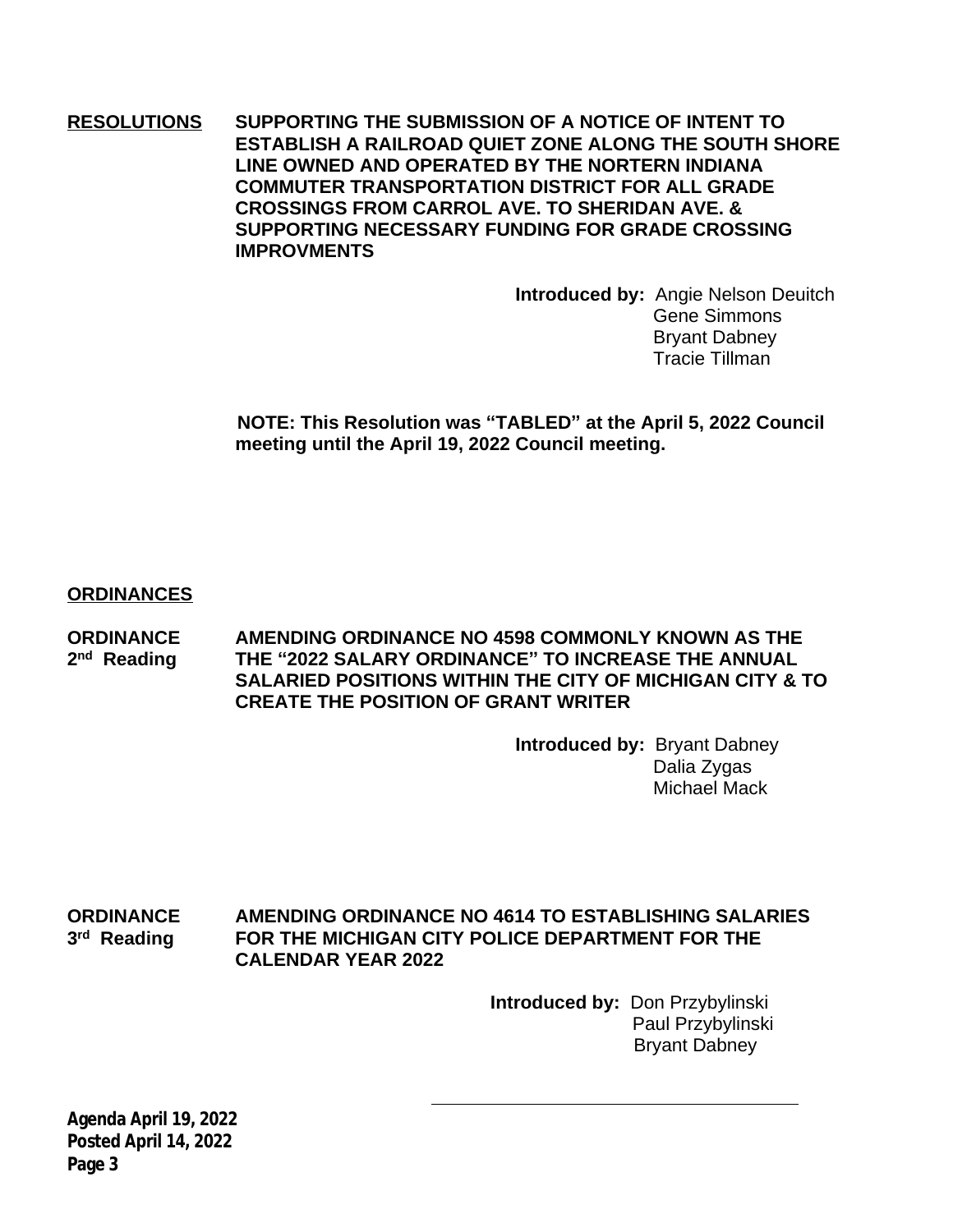### **ORDINANCE ANNEXING REAL ESTATE (approximately 147.2 acres) SITUATED Final Reading BETWEEN PAHS ROAD, JOHNSON ROAD, AND U.S. HIGHWAY 20, LAPORTE COUNTY, INDIANA AND DECLARING SAME TO BE PART OF THE CITY OF MICHIGAN CITY, INDIANA**

**Introduced by:** Angie Nelson Deuitch Sean Fitzpatrick Bryant Dabney Dalia Zygas Gene Simmons Don Przybylinski

### **NOTE: According to IC 36-4-5.1(f) there will be a reading and vote at the April 19, 2022 Council meeting**

**Published in the** *Herald Dispatch* **March 11, 2022**

**Formal Public Hearing was held April 5, 2022**

**NEW BUSINESS FYI:** The Mayor is requesting the advice and consent of the members of the Michigan City Common Council regarding his appointment of Jonas Zimmerman as a member of the Michigan City Historic Review Board (term will begin immediately and expire 03-15-2025)

**UNFINISHED BUSINESS VOTE:** The Mayor is requesting the advice and consent of the members of the Michigan City Common Council regarding his re appointment of Mr. John Haynes as a member of the Michigan City Port Authority with appointment continuing and will expire 04- 12-2026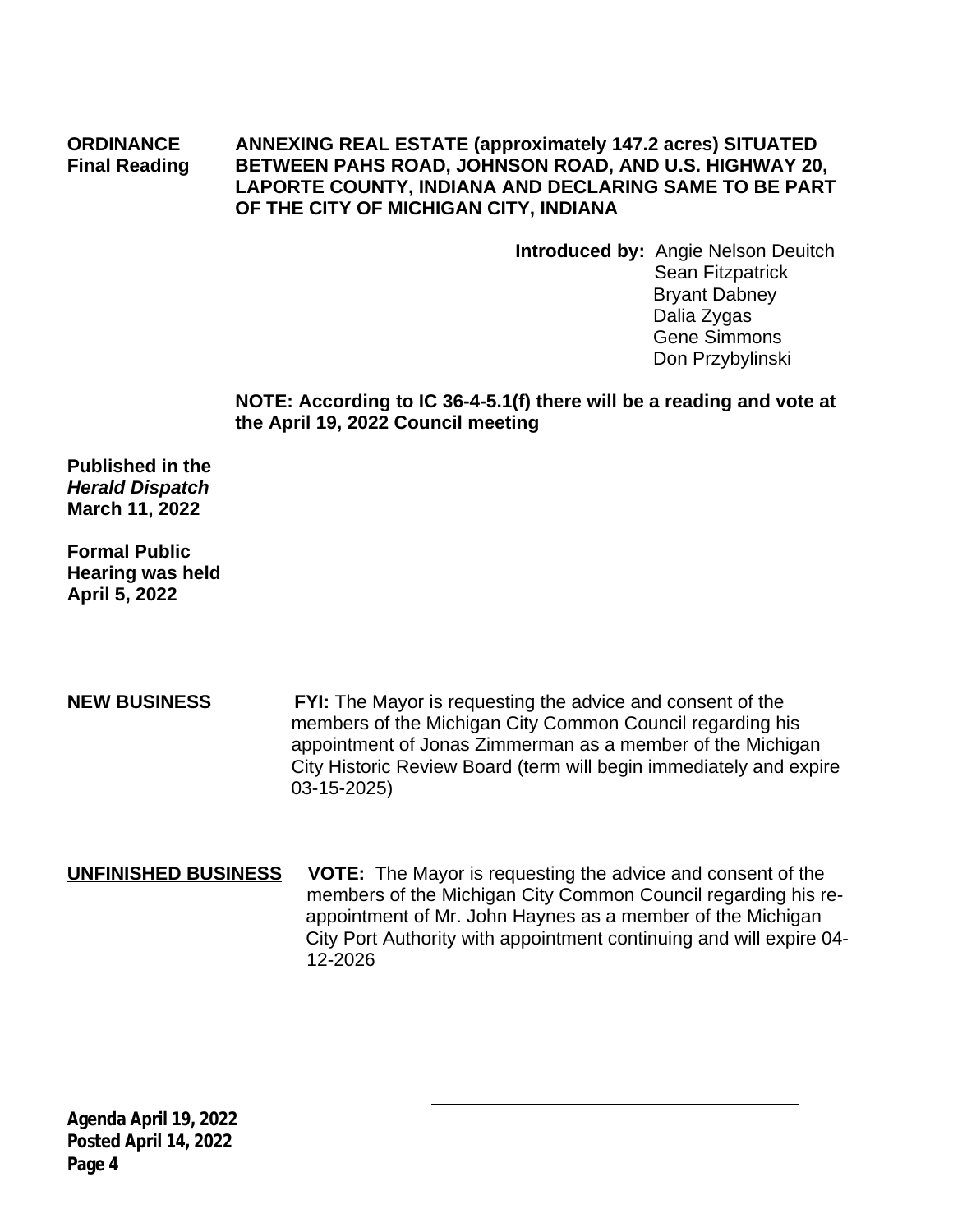**VOTE:** The Mayor is requesting the advice and consent of the members of the Michigan City Common Council regarding the appointment of Ms. Belinda Lee as a member of the Michigan City Social Status of African American Males (replacing the late Lester Norvell and will expire 03-1-2023)

 **NOMINATIONS:** The Council has the following appointments to the Commission of the Social Status of African-American Males (term expires 2/15/22)

#### **Incumbents:**

 Ms. Albertine Allen – Minority Health Partners of LaPorte County (resigned) Dr. Wendall McCollum- MCAS

**COMMENTS FROM THE PUBLIC**

**COMMENTS FROM THE COUNCIL**